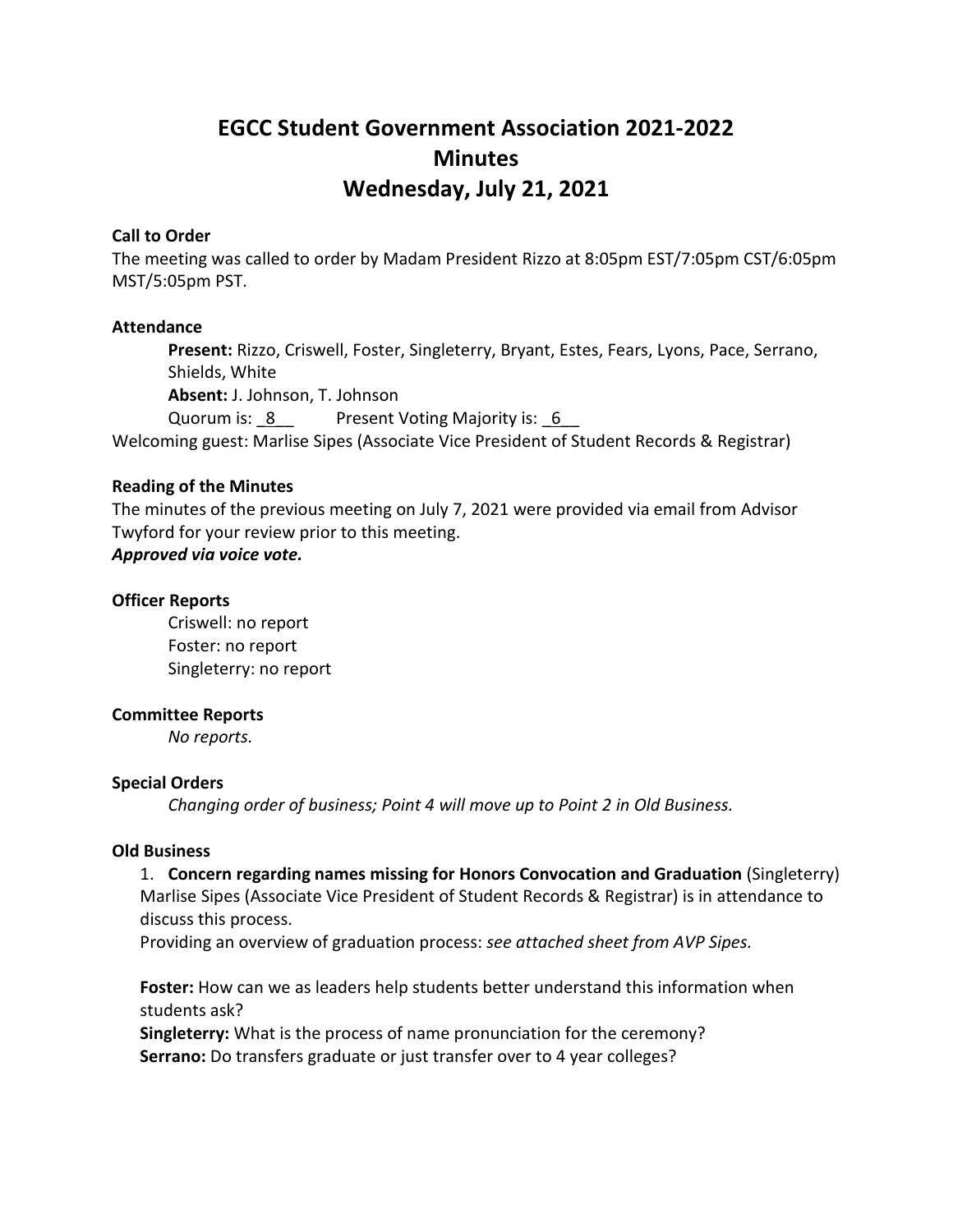**Lyons:** When a student is in their "final semester," is there an advisor who would let them know whether or not they have met the requirements to graduate rather than being informed at the last minute?

**Estes:** Is there a way to confirm that we have our HS/GED transcript on file ahead of applying for graduation?

**Foster:** When we have outside ceremonies for graduation, can we have better clarification on when we can leave, if we can have water in the heat?

**Motion:** Form a committee on commencement topics **Made by:** Singleterry **Second:** Criswell **Committee:** Singleterry, Bryant

# 2. **OER (open educational resources) printing is a good idea, but shipping is too expensive** (Criswell)

Update: At 7/7/21 meeting, working group of Foster, White, and Shields was created. Foster steps down from committee

**Motion:** Tabled until further action is made **Made by:** Criswell **Seconded:** Shields

# 3. **Suggestion to create something for future teachers** (Pace)

Update: Meeting 7/22/21 at 4pm creating a Gator Group with Pace, Fears, and Student Ambassador Caitlyn Brannon

**Motion:** Close out topic **Made by:** Criswell **Seconded:** Fears

# 4. **Transcript ordering** (Pace)

[National Student Clearinghouse](https://www.studentclearinghouse.org/)

[EGCC Transcript Page](https://egcc.edu/academics/general-information/transcript-request/)

Update: EGCC Website is vague, Sipes has requested a redesign of website page to talk about ordering, cost of transcripts. Currently can only do paper transcripts, but Registrar's Office is working on contract w/ NSC to provide electronic transcripts as well. This is how EGCC runs reports on how many transcripts are requested in a year, helps us scale up when needed. Working on getting more detail for website page, estimated (ambitious) timeframe for digital ordering and EGCC's NSC landing page is end of August.

**Rizzo:** can we list what the cost is for ordering on the website? *Cost may be different for paper vs. digital*.

**Rizzo:** set shipping cost? *Yes, but student will also have overnight option.*